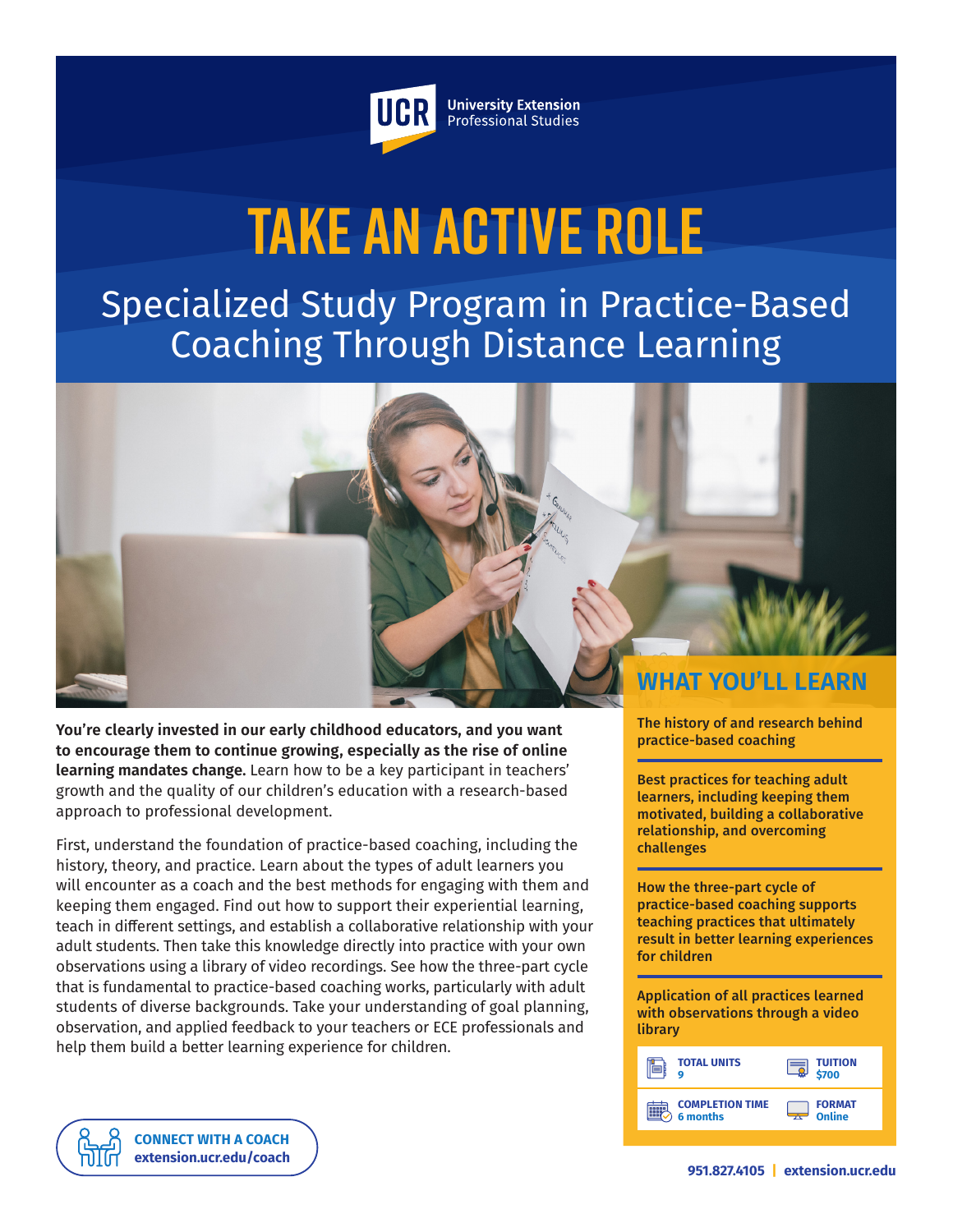

**TOTAL UNITS 9** 

**BBP** 

Ħ

**TUITION \$700**

## **Specialized Study Program in Practice-Based Coaching Through Distance Learning**

## **BENEFITS OF EARNING A CERTIFICATE**

There are several reasons why, Bachelor's degree in hand, you might be considering continuing your studies. An upgraded education section on your resume can open the door to a new career, or, if you're already working, lead to a promotion and a higher salary. While you're working, going back to school is an excellent way to stay current in rapidly changing fields, or, if you've been away from the workforce for a while, to quickly get caught up in the latest trends, concepts, and advances.

While there are as many paths to follow, as there are reasons to follow them when approaching continuing education, there is enormous value in terms of time, financial investment, and personal flexibility while gaining practical training from working professionals in your industry that extends beyond the theory of the classroom and into the real world.

**Pay per individual course**

as you register.

## **PAY AS YOU GO**



**[CONNECT WITH A COACH](https://extension.ucr.edu/studentresources/studentsuccesscoaches/studentsuccesscoaches) [extension.ucr.edu/coach](http://extension.ucr.edu/coach)**

#### **KEY BENEFITS INCLUDE:**

- UC quality curriculum
- Professional endorsements
- Schedule flexibility
- Variety of courses and programs
- Instruction from professional leaders in the industry

AVERAGE COURSE TUITION **\$300-350** PER (4.5 UNIT) COURSE

professional growth

*\*Learn more about tuition assistance.*

### **CAREER INFORMATION**